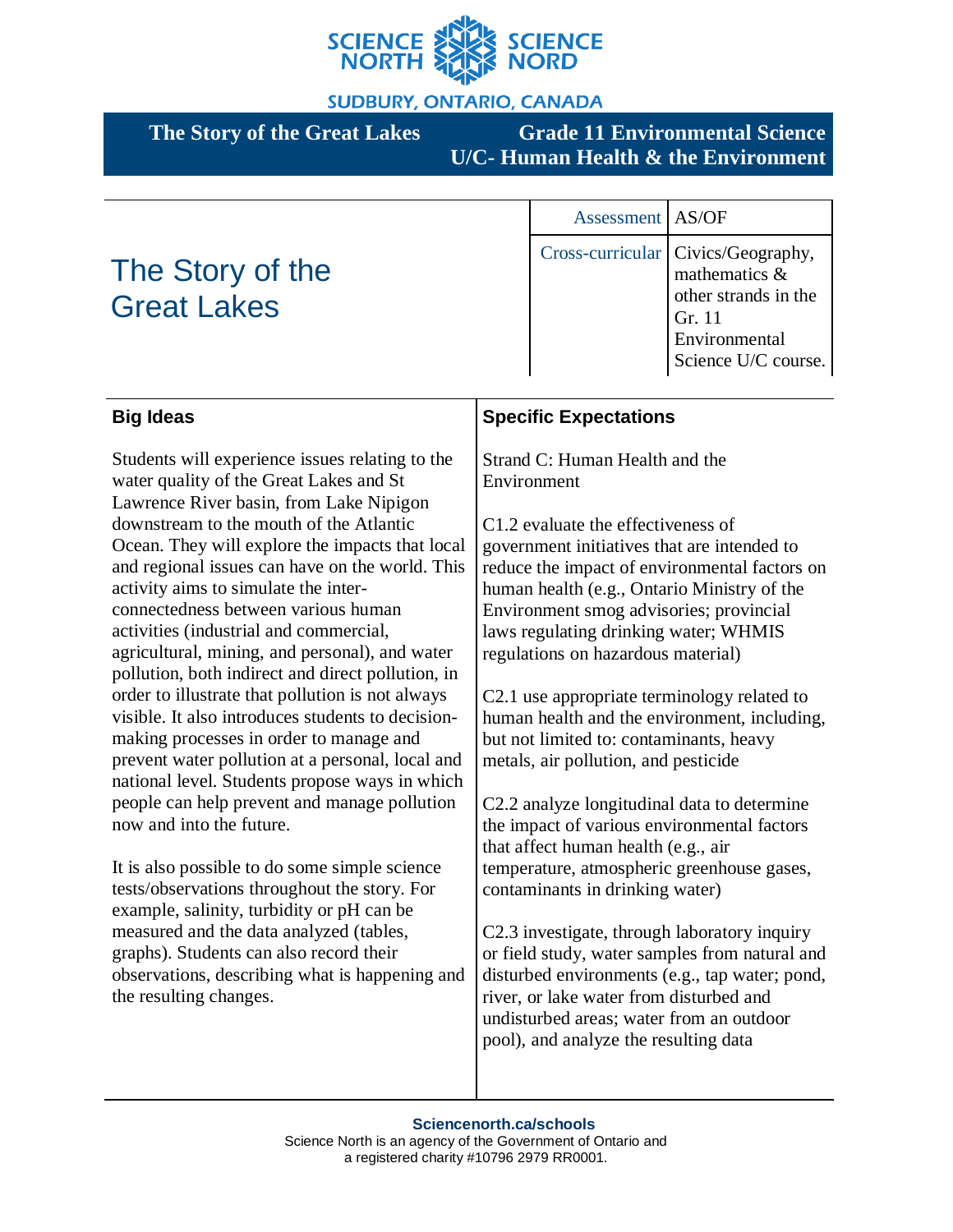## **Description**

Through an interactive story, students will experience the issues relating to the water quality of the Great Lakes and St Lawrence River basin, from Lake Nipigon downstream to the mouth of the Atlantic Ocean. Hence, students will explore the impacts that local and regional issues can have on the world and experience the inter-connectedness between various human activities (industrial and commercial, agricultural, mining, and personal), and water pollution, both indirect and direct, in order to illustrate that pollution is not always visible. Students will be asked to make decisions in order to manage and prevent water pollution at a personal, local and national level.

| <b>Materials</b>                                   |                          | <b>Safety Notes</b>                    |
|----------------------------------------------------|--------------------------|----------------------------------------|
| A map showing the Great Lakes and St               |                          | Keep vinegar and lemon juice away from |
| Lawrence River basin.                              |                          | open cuts-they can sting               |
| One clear container (4 to 5 litre capacity) filled |                          | Green and red food colouring can       |
| half-way with clear water.                         |                          | permanently stain clothing.            |
| One film can ster or small container (not clear)   |                          |                                        |
| per student.                                       |                          |                                        |
| Dental floss                                       | green/red food colouring |                                        |
| Litter                                             | baking soda              |                                        |
| Vinegar                                            | lemon juice              |                                        |
| Salt                                               | muddy water              |                                        |
| Water                                              | mushed up chocolate      |                                        |
| Dish soap                                          |                          |                                        |
| Cloudy water and paper                             |                          |                                        |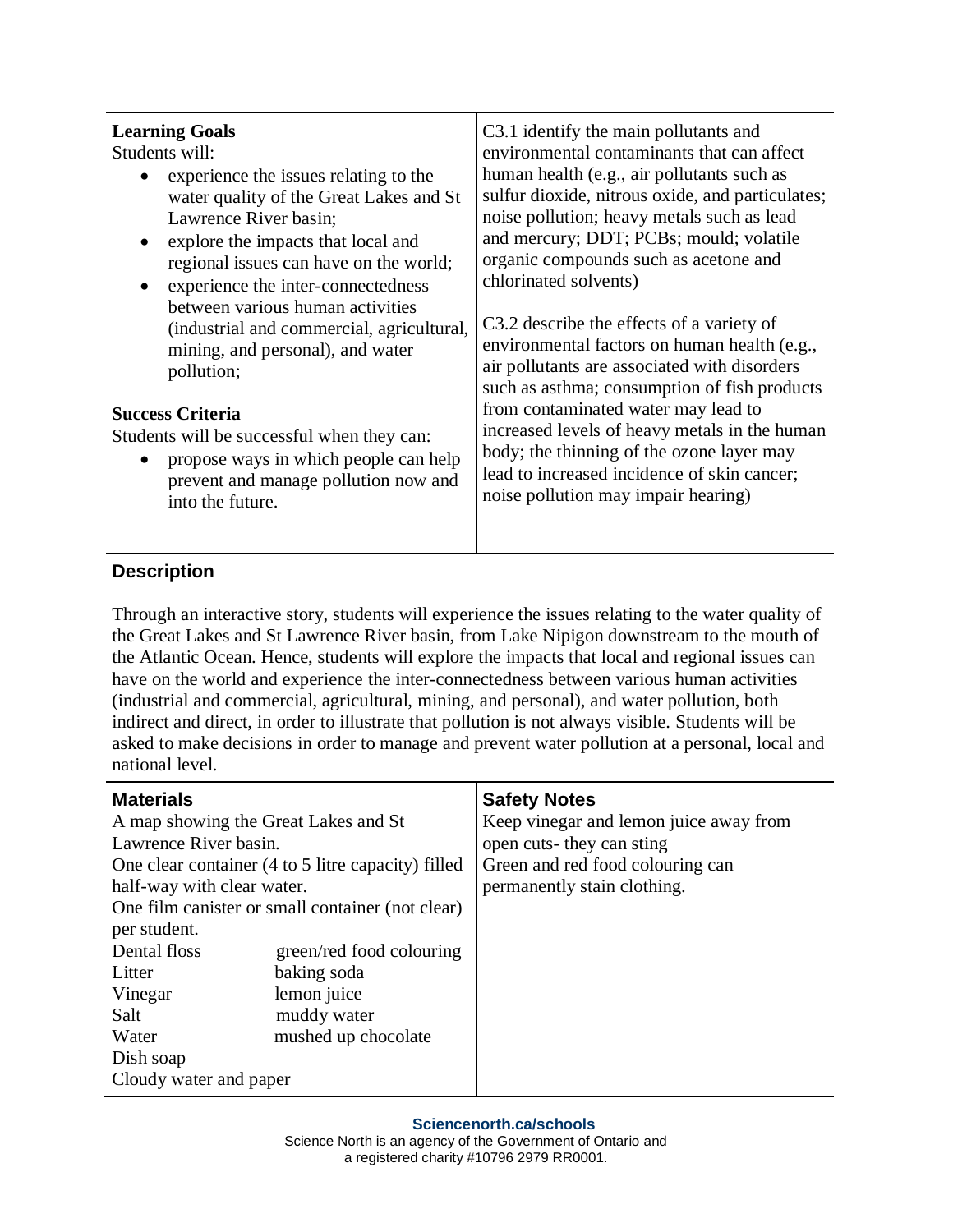#### **Introduction**

As students look at a map of the Great Lakes and note that they are all connected, teacher will introduce the topic of the importance of the Great Lakes and St Lawrence River basin as a home for many species of animal and plant, and our reliance on the water body. For example, illustrate that this basin is the largest freshwater ecosystem in the world (holding nearly 20% of the world's freshwater), approximately one third (over 30%) of Canada's population and 10% of the U.S. population live in the basin.

Before reading the story of the Great Lakes, ask students whether they would rather work towards not polluting the water or whether they would rather clean/filter it afterwards. Students should be able to also explain the reason(s) they choose the options that they do.

#### **Action**

- 1. Prepare one labelled canister per student. There are 18 possible land uses/characters, therefore you will need to double up on some land uses/characters (e.g. Tourist) to ensure that every student has a role.
- 2. Place large clear container, half filled with water, where all the students can see it.
- 3. Distribute a canister to each student. Ensure that the canisters are not opened.
- 4. Explain to the students that they are each a character in "The Story of the Great Lakes and St Lawrence River" and that when their character is mentioned, to empty the contents of their canister into the large container.
- 5. Read the story attached. Emphasize the land uses/characters (in bold) and point to certain locations on the map. While reading the story, ask questions such as:
	- i. How does the water look to you?
	- ii. How do we determine water quality?
	- iii. Do you think the water is safe to drink? swim in? eat fish from? boat on?
	- iv. Is it safe for plants and animals? How do you determine if the water is safe for plants and animals?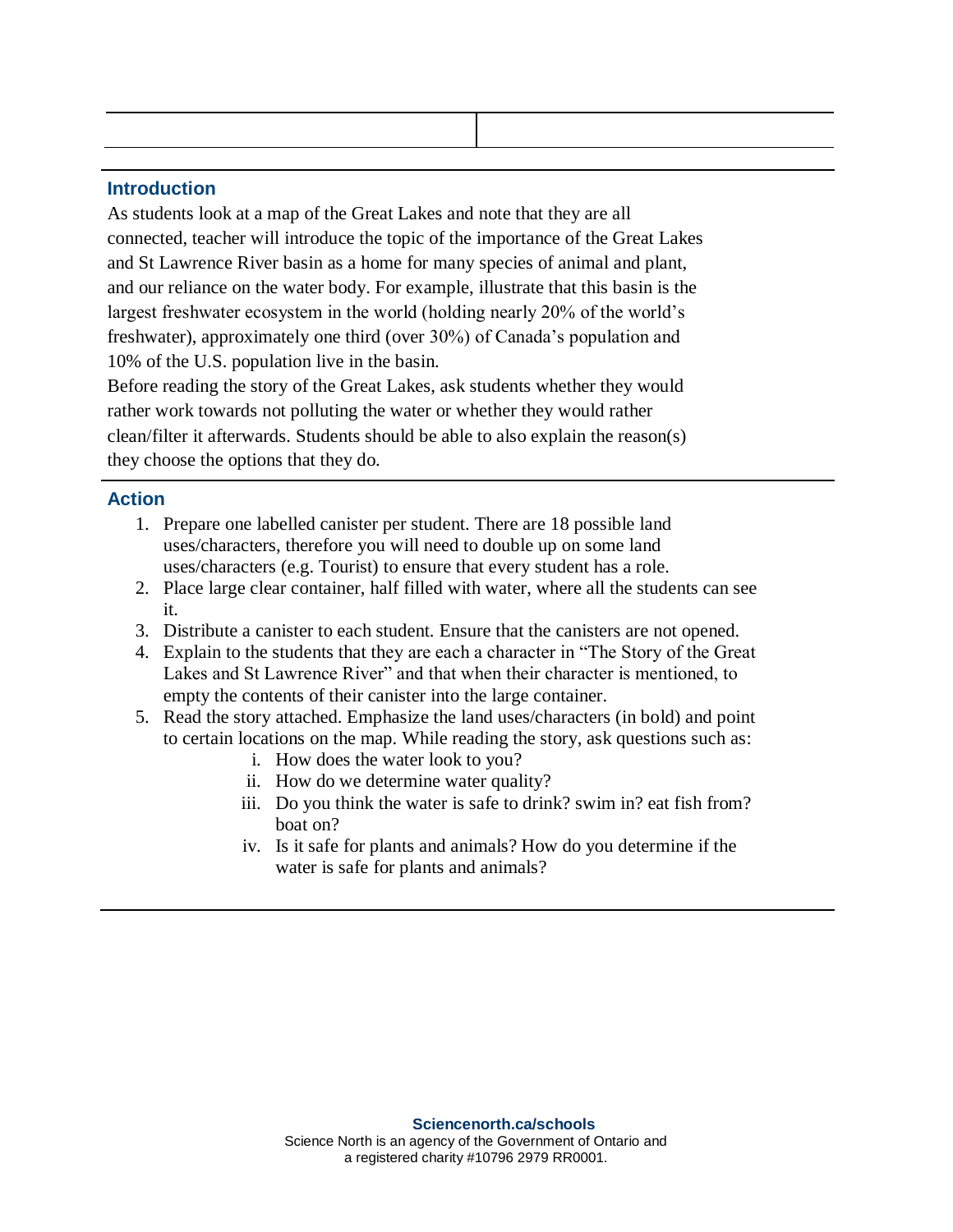## **Consolidation/Extension**

### **Discussion questions/activities:**

Whole class:

- 1. What is pollution?
- 2. Who's polluting the Great Lakes and St Lawrence River basin? Do you think this is a real situation? Do you see pollution in our local river or lake? Is pollution always visible?
- 3. What did you see happening in the story? What would be a better ending to the story?
- 4. How did you feel about the changes that were occurring along the stream flow? Did you want to swim, eat fish, boat, or drink the water along the stream flow?
- 5. How is the pollution on a local scale having an impact on water quality across the world? Use the globe to emphasize that all the water bodies in the world are connected by water currents. As well as mention the water cycle.

Individual/small group (ensure each student has a copy of the story and handout):

- 1. How does the pollution affect you personally?
- 2. My/our ideas about:
	- i. the impacts and significance of each pollutant.
	- ii. removing any of the pollutants to clean up the water. Which pollutants are possible to remove? Why/why not? Who is responsible for cleaning up?
	- iii. the possibility of preventing pollutants in the story. Can any of the pollutants be prevented? How?
	- iv. whether it is easier to prevent pollution or clean up afterwards?
	- v. those problems that could potentially cause water pollution in our area.
	- vi. ways that people in the local area can improve the water quality.
- 3. How can each of us prevent pollution and improve the health of the Great Lakes and St Lawrence River basin?
- 4. Is there a relationship between the number of people and pollution? Why?
- 5. Investigate current strategies and action groups at the local, regional and national (Canada and America) levels that help manage and prevent pollution of the Great Lakes and St Lawrence River basin.
- 6. Investigate who uses the water and how pollution may affect the use.
- 7. What other challenges is the basin facing, now and in the future? (For example, the impact that invasive species have on the ecosystem.)